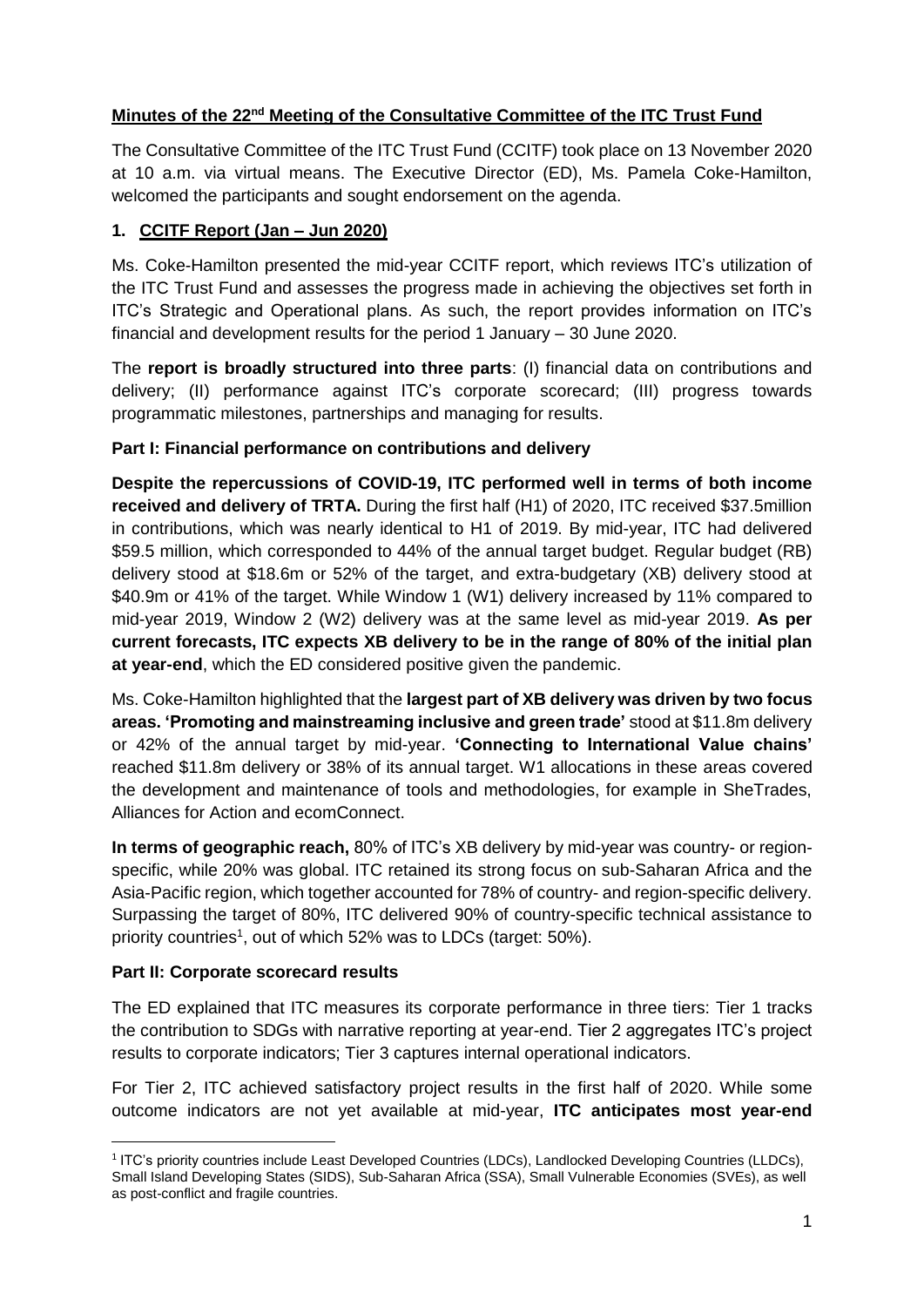**outcome results to reach approximately 80% of the Operational Plan targets** based on the current results. The ED stressed that ITC was able to continue expanding its project portfolio and deliver a substantial number of its objectives despite travel restrictions, by employing virtual and hybrid delivery modes.

Thanking funders for the flexibility provided, the ED stressed that much of **ITC's rapid response to the health and economic crisis would not have been possible without the core RB and W1 contributions**. For instance, ITC created a COVID-19 dashboard in its Market Access Map, the [ecomConnect](https://ecomconnect.org/) platform to support MSMEs in e-commerce, and a repository of resources, including crisis tools through the SheTrades initiative.

ITC showed **satisfactory results for the Tier 3 KPIs in terms of efficiency and effectiveness performance** and the report shows that ITC is on course to reach or exceed most objectives by year-end. With reference to the implementation of Board of Auditors recommendations, where ITC currently is behind target, methodologies to close existing gaps have been put in place, e.g. for ex-post impact measurement.

**In terms of risk developments, ITC continues to actively monitor major current risks at a corporate and project level and identify mitigation strategies**. The report mentions selected examples of ongoing work to advance and improve ITC's risk management practices.

### **Part III: Operational plan milestones, partnerships and managing for results**

Out of the strategic milestones as set out in the Operational Plan for 2020, **nine milestones were completed, two were cancelled, one has not started and 33 remain in progress**.

ITC's has **intensified partnerships with international organizations, private sector actors and regional institutions** to adapt its COVID-19 response in assisting MSMEs in developing economies with a focus on youth and women. A staff survey on COVID-19 effects underlined that ITC's trust-based partnerships were a key success factor in ensuring the continuity of field operations during lockdowns.

ITC has made **good progress on its efficiency and effectiveness initiatives included in the Operational Plan**. Achievements include publishing the IATI data for all projects with budgets above \$0.5 million; fully integrating the new ITC mainstreaming strategy in ITC's project design process; publishing a manual on corporate and project risk management; and establishing focal points for LGBTQI and persons with disabilities.

The ED closed her summary of the report by pointing to her **positive diagnostic of ITC during her first month in office**. She stated that ITC will reach out to stakeholders and staff in a consultative, bottom-up approach to inform its next Strategic Plan 2022-2025. Consultation will start in Q1 2021 and feedback on a consultation document will be sought in Q3 of 2021. The final plan will be delivered by Q4 2021.

### **2. Statements from CCITF Members and Discussion**

**On behalf of the donor group**, the delegate of Japan, Mr. Kei Tomaru, Second Secretary, welcomed the ED and acknowledged the difficulty in carrying out programmes amidst the pandemic. He commended ITC for the efforts to deliver assistance flexibly to people in need by adjusting programmes and using digital tools.

The donor group **appreciated the comprehensive CCITF mid-year report and welcomed the forecast that most outcome results will be in the range of 80-100% by year-end**. The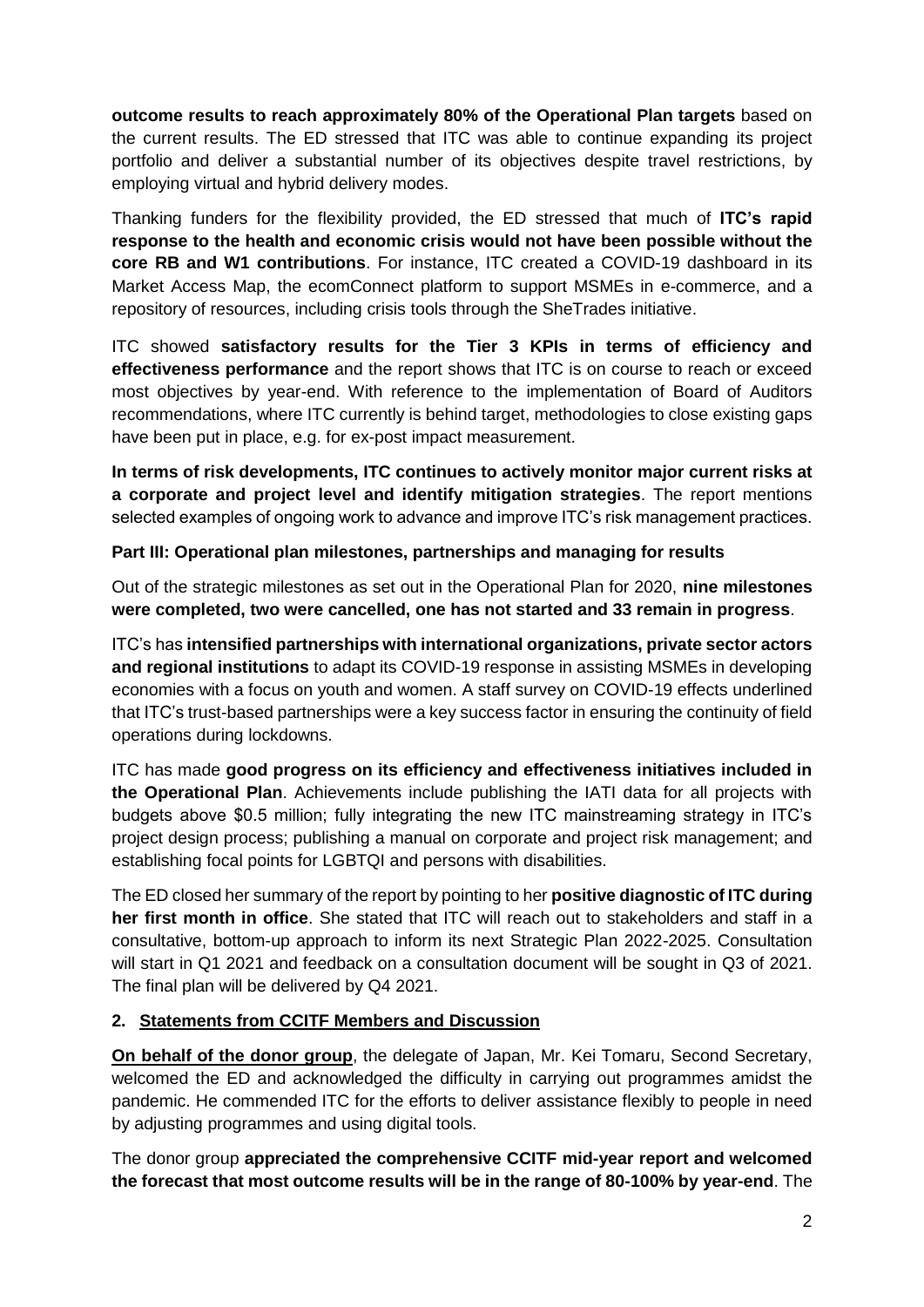delegate commended the increase in both RB and XB delivery compared to the same period last year, in spite of the difficult situation. The group commended the continued focus on ITC's priority countries and welcomed the addition of SDG13 (climate action) as an additional goal for ITC. The group also appreciated the important work of the Independent Evaluation Unit (IEU) and the appointment of diversity focal points.

The donor group **requested ITC to review its set of XB contributors and identify ways to cultivate a more diverse range of funding sources**. The donor group requested ITC's management to further improve synergies, cooperation and coordination with other organizations, including UNCTAD and WTO and to continue improving the effectiveness and efficiency of its operations. The group suggested that ITC engage further in technical exchanges on experiences of the private sector through WTO committees.

**The donor group raised questions** on: the percentage of delivery in Latin America and the Caribbean; ITC staff well-being; the percentage of beneficiaries reporting greater awareness of international trade; coordination with other technical assistance providers in the field; the new corporate website; ITC's estimated budget for 2021; and key priorities for the ED's 100 first days in office. In closing the joint statement, the delegate **emphasized the importance of the CCITF as a forum for exchange with ITC's senior management**.

**On behalf of the UK**, Mr. Sacha Silva, Senior Trade for Development Policy Advisor, **commended ITC's flexibility in adapting projects** to COVID-19 and tighter development budgets. He **underlined the enhanced collaboration between the UK and ITC through five ongoing projects** and stated that close coordination remained important for the UK and ITC. The delegate took note of the expected 20% shortfall in delivery in 2020 and pointed out that without ITC's flexibility, this could have been much worse. For future CCITF meetings, the delegate suggested to highlight examples of projects that have adapted particularly well to the new circumstances. He invited ITC to share additional progress in the area of risk management in the future, as the global pandemic highlighted the importance of assessing risks and setting up appropriate response processes. In response to the statement, the ED thanked the UK for the continued support.

**On behalf of Norway**, Ms. Torun Dramdal, Sr. Trade Policy and Economic Advisor, highlighted the close cooperation with ITC and pointed out that a **new multiyear agreement as of 2020** is being prepared. Norway **fully supports the strategic and operational priorities of ITC and therefore will not earmark these funds.** The delegate also appreciated the visibility provided to W1 funders through the Annual Report. The ED thanked Norway for the flexible funding provided.

**On behalf of the USA**, Deputy Permanent Representative David Bisbee appreciated the report and **requested ITC to refine the precise avenues for oversight and engagement**. Mr. Bisbee pointed to the **overlapping dialogues between the CCITF, JAG, discussions in New York, and the CBFA meeting at WTO**. He would appreciate clarification on the precise decision-making role of some of these dialogues, as not all may be necessary.

The USA closely examine the direct budgetary transfers from the WTO and UN budgets and expressed **concerns about the growing difference in the level of RB and XB funding**, as the increase in earmarked W2-funds may steer ITC away from its core mandate. Mr. Bisbee suggested **strengthening the mechanism through which W2 funders share projectinformation** and voiced concerns that the **current recovery mechanism through Project Support Costs (PSC) may not accurately capture the costs incurred of XB projects**. He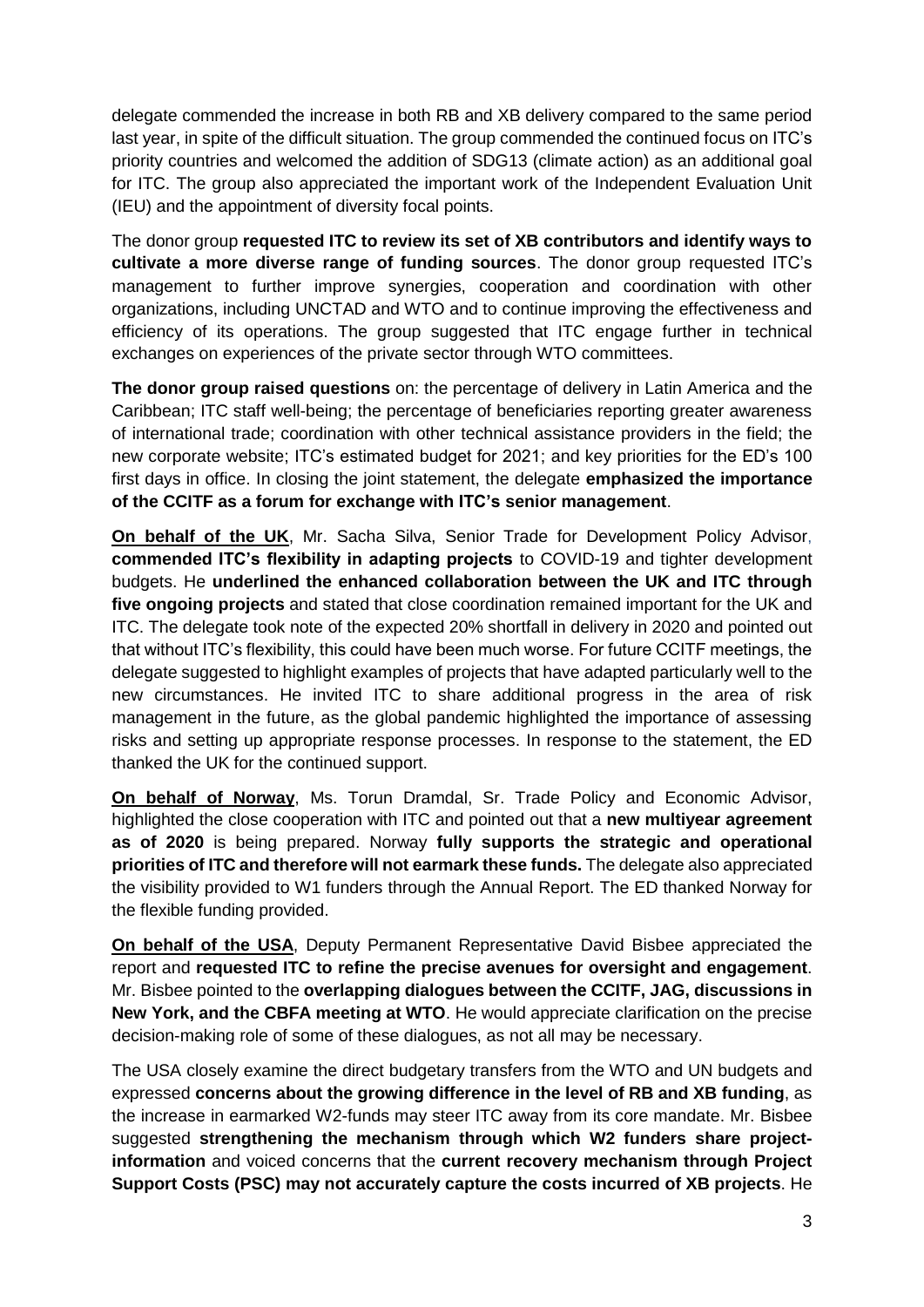suggested that W2 funders should be required to contribute more to overhead costs, as they also benefitted from ITC's Global Public Goods.

The US representative highlighted ecomConnect as an example of where more precise communication was required. While the project refers to specific W2 projects on ITC's website, it remains unclear whether the initiative extends to countries outside of W2 projects. He also suggested that section 2.3 of the report (XB delivery by region and country) should contain more details to better understand impact assessment.

**In her response, the ED confirmed that she was open to discuss improvements to ITC's clarity of communication and reporting, including on ecomConnect.** She also announced plans for an engagement in 2021 to further **discuss the roles of the various ITC dialogues with members such as the CCITF, JAG, the UN 5th Committee, the WTO CBFA and the ACABQ to ensure that all members receive information on ITC's priorities and performance.** 

**On behalf of the Netherlands**, Ms. Tess van der Zee, Deputy Head, Economic & Development Division, **praised ITC's swift response to the COVID-19 pandemic**. She found ITC's continuation of support to MSMEs and women's economic empowerment through digital channels such as virtual trainings and other creative solutions to be impressive. The ED thanked the Netherlands for the continued collaboration and pointed out that ITC will continue to move forward in the critical area of digitalisation.

**On behalf of Canada**, Ms. Julie Emond, First Secretary, **identified cooperation with other organizations as an important area** in the future including strengthening cooperation with UNCTAD and the WTO. Canada **expressed concerns of imbalanced growth in W2 and W1 funding**. While the increase in W2 funding indicates that partners and donors believe in ITC's ability to deliver results, the changing relative importance may pose a risk. Given that W2 projects come with their own targets and priorities, it is important to **focus on ITC's core mandate and maintain coherence in implementing projects**. In this regard, Canada appreciated the upcoming work on the new Strategic Plan and judged it as a timely exercise to identify how the different funding channels can work together.

**The ED agreed that coherence is indeed critical for ITC and underlined that both the current and the next Strategic Plan will ensure that all work contributes to the objectives set, irrespective of the funding source. ITC will work with all funders to ensure dialogue continues in early 2021.**

**On behalf of Germany**, Ms. Judith Soentgen, Counsellor, congratulated the ITC teams for a **great job in swiftly adapting to the new situation**. She pointed out that Germany, as a longstanding partner of ITC and core W1 contributor, **recently signed a new W1 grant agreement without earmarking**. **Germany thereby provides ITC flexibility to use funding in line with urgent priorities,** given that the SDGs are only ten years away. The ED thanked Germany and confirmed ITC's continued focus on the SDGs.

**On behalf of Switzerland**, Mr. Edouard Jay, Counsellor, pointed out that Switzerland, as a long-standing partner of ITC, is **currently considering signing a multiyear W1-agreement as of 2021**. Switzerland assured full support to ITC during the COVID-19 pandemic and in the future. The ED thanked Switzerland for the close cooperation and the potential W1 grant agreement.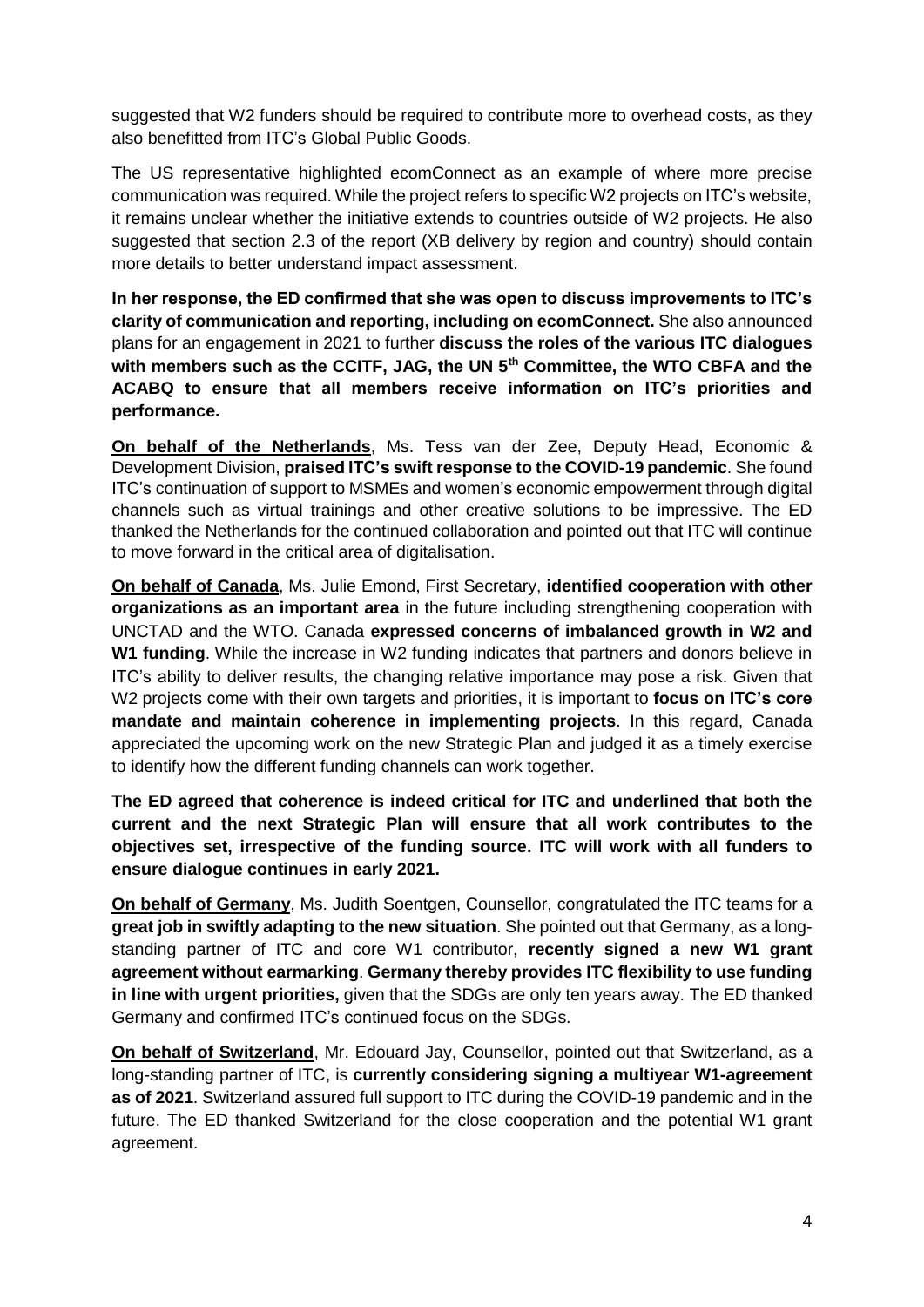**On behalf of the European Union (EU)**, Ms. Tiina Satuli, Counsellor, stated **that ITC remains one of the most trusted partners of the EU**, as reflected by the existing collaboration. Addressing concerns about the shifting balance of W1 to W2 funding, she stated that, while the concerns are understandable, the **EU-priorities, as the largest W2 funder for ITC, are in line with the broader WTO and UN priorities, as well as ITC's inclusive approach**. The EU thanked the ED for the transparent and open approach and assured ITC of the EU's continued support.

The ED thanked the EU for the continued and important support and reiterated that the Strategic Plan plays a central role in governing ITC's activities. **She stated that all funds will continue to support ITC's mission and that ITC is not diverging from its core priorities in accepting funding through W2**.

**On behalf of Guatemala**, Ms. Debora Ponce de Gunther, Counsellor, expressed her appreciation for the mid-year report and the focus on priority regions. She stated Guatemala's interest in ecomConnect, as e-commerce represents an important avenue to support MSMEs in post-crisis economies. **Guatemala encouraged ITC to contribute more to technical committees at WTO and UNCTAD and share more information with beneficiary country missions.** The ED took note of the recommendations and agreed that ITC will continue to keep missions involved and will consider taking a more active role in technical discussion groups.

**On behalf of Sweden**, Mr. Love Theodossiadis, Programme Manager, **expressed his country's strong support for the ITC and praised the great flexibility** demonstrated throughout the year. He stated that Sweden, as a key W1 funder for ITC, looks forward to continuing the strong cooperation in the future. The ED thanked Sweden for the important long-term engagement.

### **3. ED Response to Questions**

Responding to questions raised, the ED mentioned as her immediate priorities for ITC:

- **Women's Economic Empowerment**: As the COVID-19 impact is worse for women, especially in the services sectors, ITC will strengthen the SheTrades initiative and look at deeper, systemic issues affecting women's economic empowerment.
- **Green to Compete Strategy:** ITC's new Green to Compete strategy, which comes as a response to SDG 13, tailors to the needs of companies to build back in a sustainable way and will be presented at the next CCITF.
- **African Continental Free Trade Area (AfCFTA):** ITC will support the implementation of the AfCFTA through its new corporate 'One Trade Africa' programme, to be launched in 2021.
- **Small Island Developing States (SIDS):** Given the severe impact of the pandemic, ITC will place more focus on SIDS and is currently discussing specific activities to respond to tourism, SME-financing needs, climate change adaptation and export diversification.
- **Digital**: In addition to its existing work on digital, ITC intends to focus on increasing internet penetration to ensure greater access to digital tools and e-commerce.
- **Resilience Fund:** ITC is exploring the possibilities of a resilience fund for MSMEs and has started to define an approach internally, map external and internal initiatives, and look at opportunities for intervention, including in partnership with existing actors in this space.